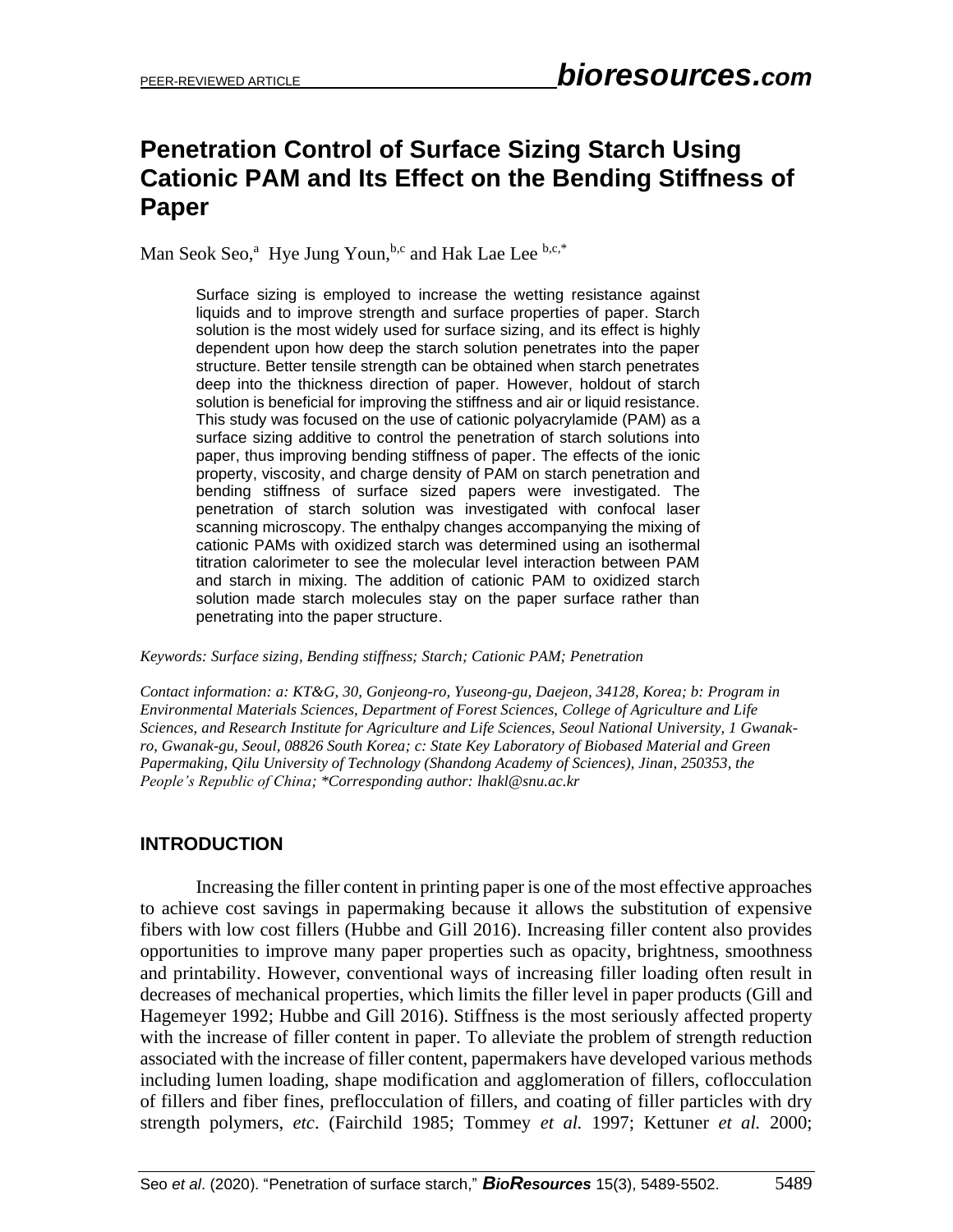Porubská *et al.* 2002; Chauhan *et al.* 2011; Kumar *et al.* 2011; Im *et al*. 2015). These methods decrease the loss of many strength properties of paper compared with the conventional filler loading system (Bown 1998; Lee *et al.* 2002; Lee and Lee 2006; Hubbe and Gill 2016). It is unavoidable, however, to lose strength properties of papers with the increase of filler contents even though above-mentioned various approaches are employed. This indicates that new methods or technologies should be found to solve the problem of strength reduction associated with the increase of filler content of paper.

Surface sizing compensates for the detrimental effects of fillers on paper strength. In surface sizing, starch is applied to paper surface, where it cements fibers to the body of paper and deposits a more or less continuous film on the paper surface. Many surface sizing agents including starch, polyvinyl alcohol copolymers of styrene and acrylate (SAE), water-soluble polyurethane (PUD), copolymers of styrene and acrylate (SAA), copolymers of styrene and maleic anhydride (SMA) have been developed and used (Hodgson 1994; Samyn *et al*. 2010). Among them, oxidized starch is the most widely used for surface sizing because it is available at low cost and shows excellent resistance against retrogradation and good fiber bonding capability (Kearney 2005). Oxidized starch solution, however, tends to penetrate deeply into the paper structure, leaving less starch film on the surface. Thus, it has a marginal effect on improving the bending stiffness (Kajanto 1998; Lee *et al.* 2002). Layer structure is the most effective way to obtain high bending stiffness, and this can be made by surface sizing when the size does not penetrate into the sheet (Kolger *et al.* 1992). To reduce the penetration of starch solution into paper, it is necessary to increase the solids content of sizing solution or to promote interaction between starch and fiber. Lipponen *et al*. (2004) have shown that by increasing the surface size solids content, the penetration of the starch into the sheet can be decreased, which improves surface strength and bending stiffness. Because the fiber is negatively charged, cationic starch or additives increase the interaction of the sizing agents with fiber. The application of cationic additives to increase the holdout of coating colors has been studied by Kogler *et al.* (1992). They showed that cationic coating color improved coating holdout, fiber coverage, and printability. Lee *et al.* (2002) showed that the use of cationic starch instead of oxidized starch in surface sizing improved bending stiffness, optical properties, and printability. Anionic trash load during broke recycling was also reduced. Jun and Lee (2008) have shown that surface sizing with cationic starch improves the coverage and optical properties of coated papers. The overall change of an anionic surface sizing system to a cationic one, however, increases the cost of paper production due to the higher price of cationic starches.

Recently, graft copolymerization of starch by different monomers has been used to modify the surface sizing starch (Kim *et al.* 2017; Rajabi Abhari *et al.* 2017). In starch graft-copolymer, functional groups are attached to the main chain of starch along with their backbone monomers. This modification of starch improves the starch properties because functional groups and various monomers with desirable characteristics can be attached to starch molecules. Acrylic acid, acrylamide, methacrylic acid, and other acrylic/vinyl monomers are used for grafting onto starch. Rajabi Abhari *et al.* (2017) showed that addition of dextrin poly(acrylic acid) copolymer has beneficial effects on starch holdout. Because of its lower penetration into linerboard, higher compressive and bending strengths of sized paper sheet were obtained. This improvement in mechanical properties made it possible to reduce the pickup weight of the surface sizing agent around 23% while keeping the mechanical properties at a same level. Ni *et al.* (2017) showed that surface sizing with enzymatically degraded starch and 3-aminopropyl trimethoxysilane (APMS) improved the physical properties of paper because APMS forms covalent linkages with cellulose. The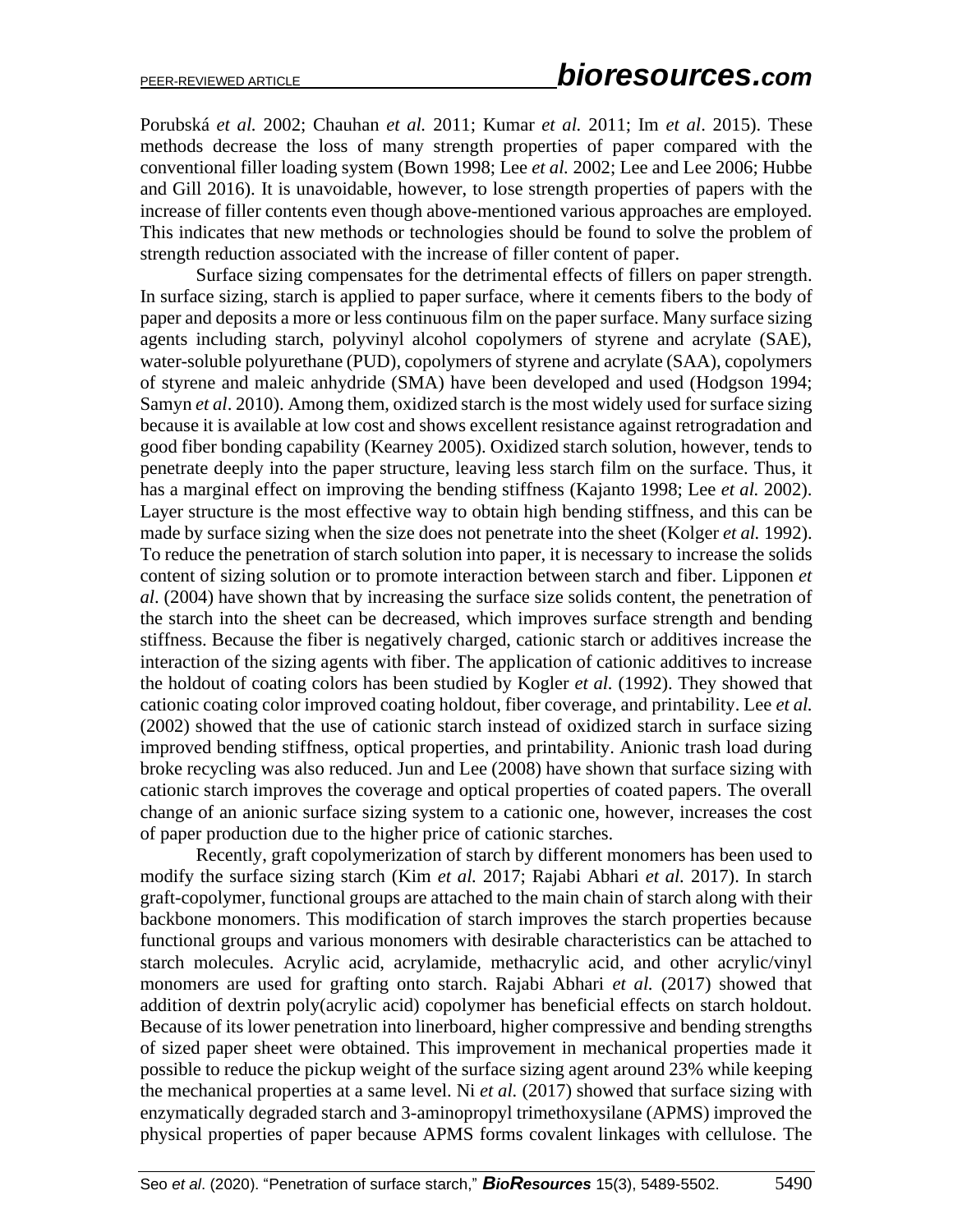approaches of using starch graft-copolymers or specialty chemicals, however, have a serious economic disadvantage.

It is needed, therefore, to develop a method to improve the holdout of surface sizing agent on paper surface without using cationic or graft starch system that requires complete substitution of low cost oxidized starches with expensive cationic starch or starch copolymers. In other words, a method to improve the surface sizing efficiency with the use of cationic additives is needed. In this study, various cationic polyacrylamides (PAMs) were tested as surface sizing additives for improving starch holdout and stiffness. Penetration phenomena of the surface sizing agents into paper and the enthalpy changes accompanying the mixing of cationic PAMs with oxidized starch were investigated to evaluate the hypothesis that the bending stiffness of paper can be improved by the addition of cationic PAM additives to surface sizing solution.

## **EXPERIMENTAL**

#### **Materials**

Oxidized corn starch (Sunsize, Samyang Genex, Daejeon, Korea) in powder form and diverse PAMs (Woojin Industry, Ltd. Kunsan, Korea) with different charge densities, molecular weights, and ionic properties were utilized for surface sizing. PAMs used in this study were liquid solutions, and their solids contents were  $20.0\pm 1.0\%$ . Low shear viscosity and charge density of the polymers and starch are summarized in Table 1. Low shear viscosity in Table 1 was measured using a Brookfield viscometer (DV-IP, Brookfield Engineering Laboratories, Inc., Middleborough, MA, USA) at 20 °C. A no. 1 spindle of the Brookfield viscometer was placed in the 0.5% solution of starch or polymer. Spindle rotation speed of 60 rpm was employed for the measurement. Charge density was determined using a streaming current detector (Mütec PCD, BTG, Germany) with 0.01 N of poly-diallyldimethylammonium chloride (poly-DADMAC) or sodium polyethylene sulfonate (PES-Na) as a titrating solution. Molecular weights of PAMs and SA were provided by the manufacturer. Styrene acrylic acid copolymer (SA, Woojin Industry, Ltd. Kunsan, Korea) was used as an additive for surface sizing.

To examine the effect of molecular weight of PAM, two cationic PAMs with high and low Brookfield viscosities were used. They were HV.C-PAM (high viscosity cationic PAM) and LV.C-PAM (low viscosity cationic PAM). These two PAMs showed similar charge densities, while their viscosity values were quite different. Cationic and anionic PAMs were also used to evaluate the influence of charge types. And two cationic PAMs with high charge density (HC.C-PAM) and low charge density (LC.C-PAM) were used to investigate the effect of cationic charge density of PAM as a surface sizing additive. The difference of their viscosities was around 12%, while the difference in their charge density was 290%. LV.C-PAM was the same polymer as HC.C-PAM.

Acridine orange (Sigma Aldrich, St. Louis, MO, USA) was used as a fluorescent dye to stain the starch and PAM (Lee *et al.* 2002). Sodium hydroxide solution (1 N) (Sigma Aldrich, St. Louis, USA) was used to control the pH of starch solution. Handsheets made with hardwood bleached kraft pulp (Moorim P&P, Ulsan, Korea) were used for surface sizing experiment.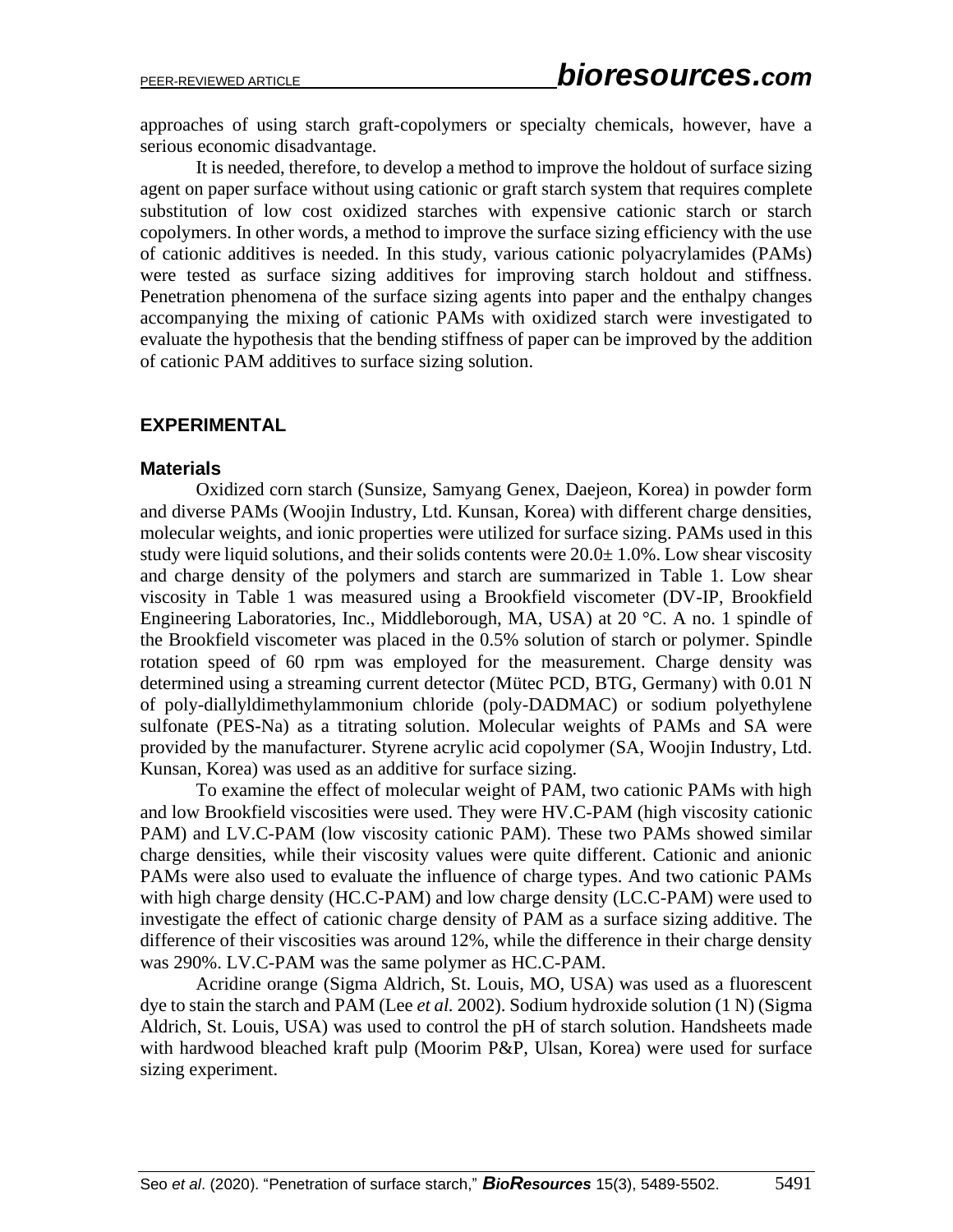| Polymers                               | Charge<br>Density<br>(meq/g) | Viscosity (cPs)<br>$(0.5\%, 20 °C)$ | Molecular<br>Weight<br>(Dalton) |
|----------------------------------------|------------------------------|-------------------------------------|---------------------------------|
| Oxidized starch (OS)                   | $-0.16$                      | 7.0                                 |                                 |
| Styrene acrylic acid copolymer (SA)    | $-3.23$                      | 5.0                                 | 100,000                         |
| High viscosity cationic PAM (HV.C-PAM) | 1.42                         | 7.6                                 | 500,000                         |
| Low viscosity cationic PAM (LV.C-PAM)  | 1.19                         | 2.5                                 | 200,000                         |
| High charge density PAM (HC.C-PAM)     | 1.19                         | 2.5                                 | 200,000                         |
| Low charge density PAM (LC.C-PAM)      | 0.41                         | 2.8                                 | 200,000                         |
| Anionic PAM (HV.A-PAM)                 | $-2.34$                      | 7.0                                 | 500,000                         |

### **Table 1.** Properties of Polymers Used for Surface Sizing

## **Methods**

#### *Forming handsheets*

Handsheets with basis weights of  $100 \pm 2.0$  g/m<sup>2</sup> were prepared according to TAPPI T205 sp-02 (2002). Hardwood BKP was beaten to 450 mL CSF in a laboratory Hollander beater. Sheets were formed on a square sheet former and pressed under the pressure of 345 kPa for 5 min. Handsheets were cylinder-dried at 120 °C and conditioned at 50% relative humidity (RH) and  $23 \pm 2$  °C for over 48 h.

## *Preparation of surface sizing agents and surface sizing*

Oxidized corn starch was cooked for 30 min at 95  $\degree$ C at 10 % consistency. The pH of starch solution was controlled to 8.5 using sodium hydroxide solution (1 N). PAM solution was added to the cooked starch solution with mechanical stirring, and then styrene acrylic acid copolymer was added and mixed thoroughly, when specified. The solids content and temperature of the final starch solution were kept constant at 10% and 50 °C, respectively. The amounts of PAM and SA were kept constant at 5 parts per hundred (pph) of the starch weight in all experiments.

During surface sizing, the temperature of the starch solution was kept constant at 50 °C using a constant temperature heating system. Starch solution was applied to paper using an automatic rod coater (PI-1210 Film coater, Tester Sangyo Co. Ltd., Saitama, Japan). A no. 10 wire-wound rod and coating speed of  $53.0 \pm 2.0$  mm/sec were employed to control the starch pickup at  $4.5 \pm 0.45$  g/m<sup>2</sup>. Only one side of the handsheet was surface sized. After surface sizing, it was hot air dried at 105  $\degree$ C and cylinder dried at 120  $\degree$ C. Surface sized papers were conditioned at 50% RH and  $23 \pm 2$  °C for over 48 h. After conditioning, the handsheet weight, the pickup weight, and the thickness were measured according to TAPPI standard (T 411 om-97, 1997). Bending resistance of the samples was measured using a bending resistance tester (ISO 5628, 2019). All measurements were reported with error bars of 95% confidence intervals.

# *Evaluation of interaction between starch and PAM*

Thermal titrations were carried out using an ultra-sensitive isothermal titration calorimeter (MicroCal VP-ITC, Malvern Panalytical, Malvern, UK). Before the titration, all samples were degassed using a MicroCal ThermoVac for 5 min. The differential power between the sample cell and the reference cell was  $5 \mu \text{cals}^{-1}$ . Titration data were processed by MicroCal Origin version 5.0, and background titration heat was subtracted. In the isothermal titration calorimetry experiments, 0.5% cationic PAM solution was gradually added drop-by-drop (5  $\mu$ L per drop) into 1.6 mL of 0.5% oxidized solution at 50 °C, and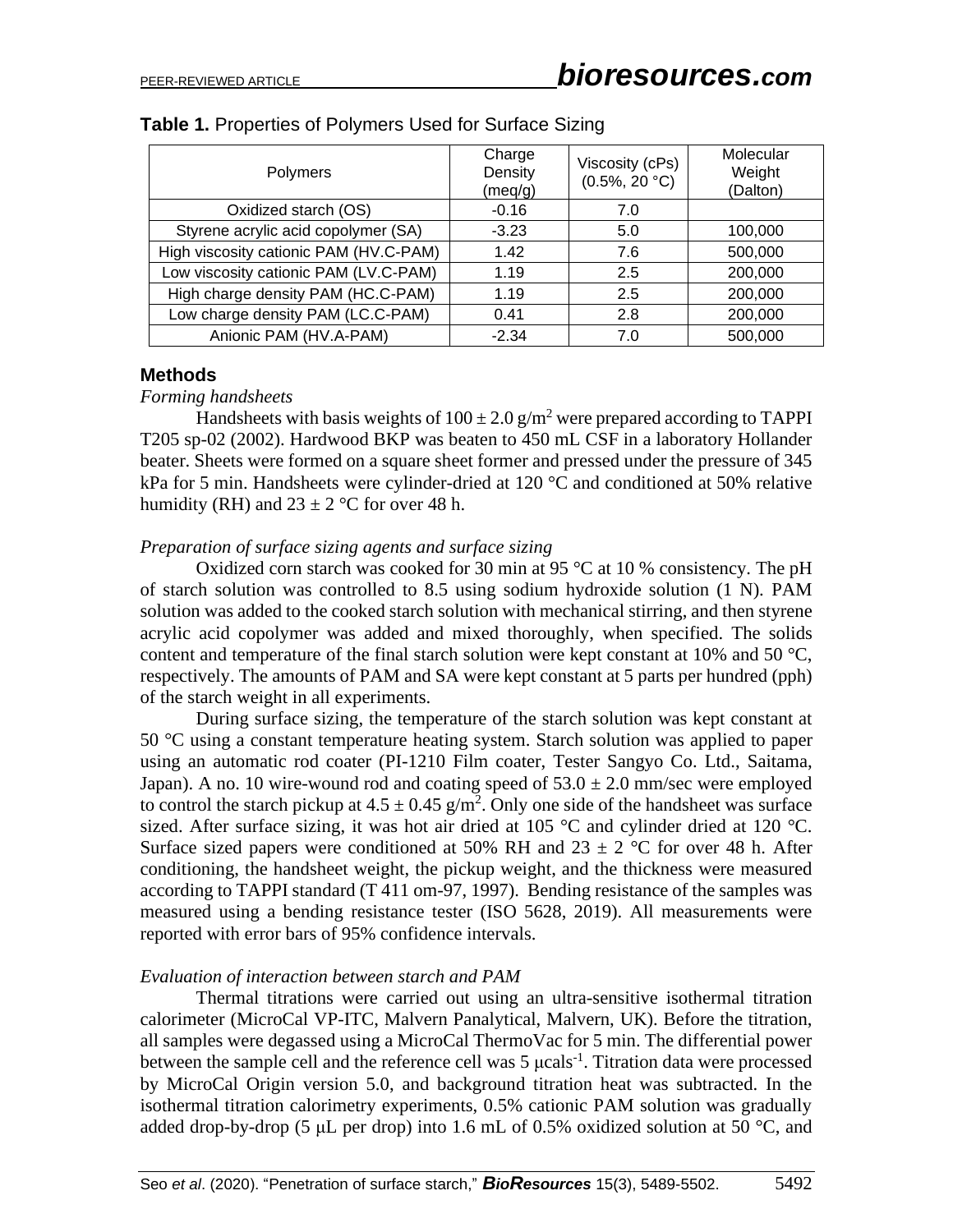the resulting heat effect of each injection was measured. The time interval between drops was 180 s and the temperature remained constant at 50 °C. The results are expressed as heat flow into the calorimeter. Thus, a positive heat reading indicates an endothermic reaction and a negative reading means an exothermic reaction.

### *Analysis of starch penetration into paper*

Ten mL of 0.05% acridine orange solution was added to 300 mL of 10% starch solution at 50 °C and stirred (Weber *et al.* 2004). Acridine orange absorbs the visible light with wavelengths of 480 nm and emits fluorescence at 530 nm. Surface sizing with starch solutions containing acridine orange was carried out with an automatic rod coater (PI-1210 Film coater, Tester Sangyo Co. Ltd., Saitama, Japan). Starch pickup was controlled at 2.5  $\pm$  0.25 g/m<sup>2</sup>, 4.0  $\pm$  0.40 g/m<sup>2</sup>, and 6.0  $\pm$  0.60 g/m<sup>2</sup> by controlling the speed of the laboratory rod coater at  $60.0 \pm 2.0$  mm/sec,  $55.0 \pm 2.0$  mm/sec and  $48.0 \pm 2.0$  mm/sec, respectively. The thicknesses of the papers after surface sizing at three different speeds were  $5.1 \pm 0.38$  $\mu$ m, 7.2  $\pm$  0.63  $\mu$ m, and 10.2  $\pm$  0.96  $\mu$ m, respectively. Then the surface sized handsheet was air dried at 105 °C, and cylinder dried at 120 °C. Conditioning of surface-sized papers was carried out in a standard conditioning room for over 48 h, and the pickup weight and thickness of paper after surface sizing were evaluated according to TAPPI standard (T 411 om-97, 1997). Cross sections of the paper were observed using a confocal laser scanning microscope (CLSM). Ar laser (power: 9.5 mW) was used as a light source for CLSM analysis. A dichroic beam splitter, which separates the fluorescent wavelengths from the excitation wavelength of the Ar laser, was used. The pinhole size was set at the optimum value for each objective lens.

# **RESULTS AND DISCUSSION**

# **Effects of PAM on the Physical Properties of Handsheet**

To examine the effect of PAM addition on handsheet properties, starch solutions containing different types of PAM with or without SA were prepared and applied on the handsheet. The effect of PAM to starch solution on pickup weight is shown in Fig. 1.



**Fig. 1.** Effect of addition of high viscosity cationic and anionic PAMs on the pickup weight of surface sizing agents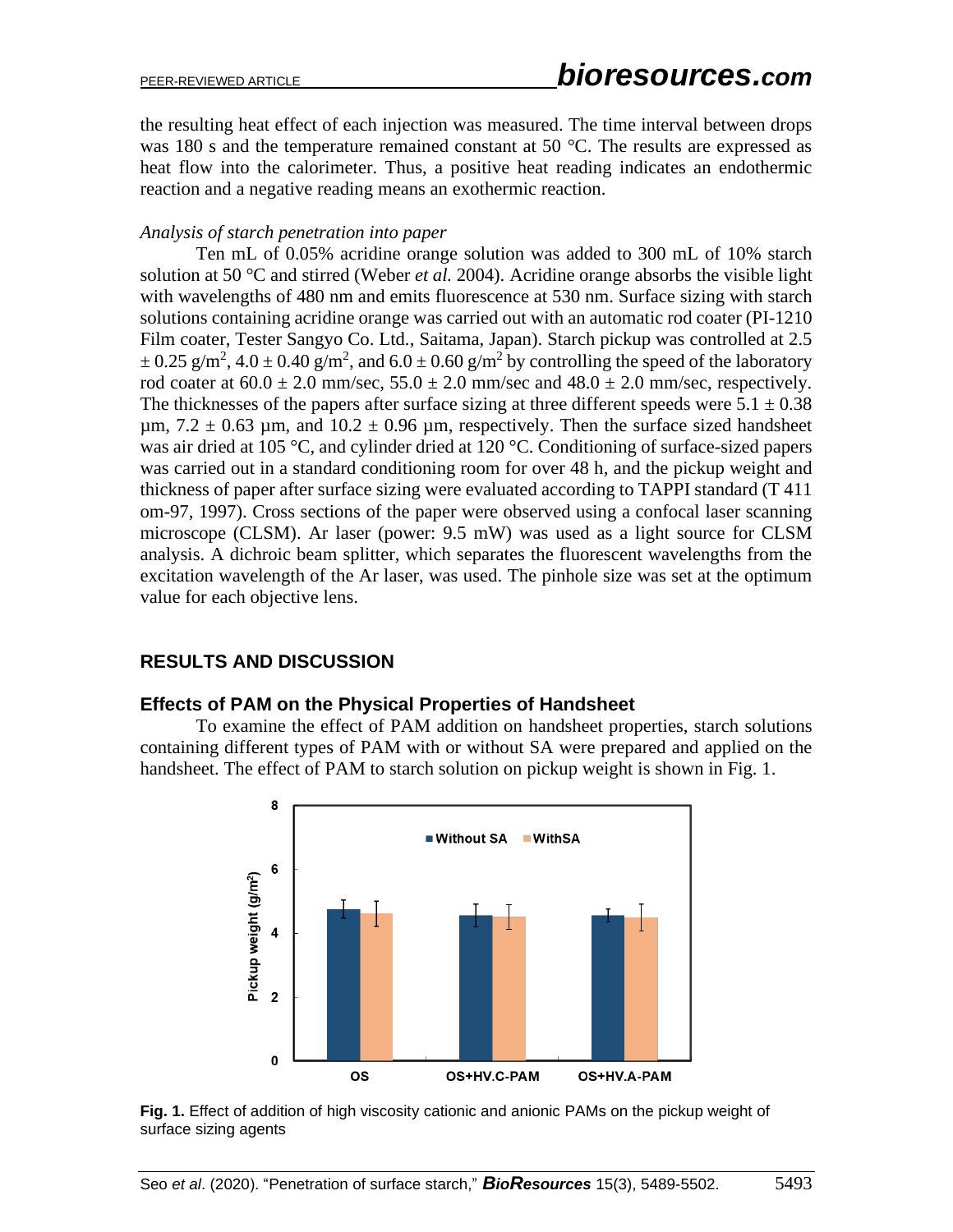The effect of ionic properties of PAM on pickup weight was also evaluated. The Brookfield viscosities of cationic and anionic PAMs in Fig. 1 were 7.6 cPs and 7.0 cPs, respectively. Average pickup weights were approximately  $4.5 \pm 0.45$  g/m<sup>2</sup> irrespective of PAM types. The addition of SA into starch solution showed no significant change in pickup weight. Thus, these two additives did not cause significant variations in the pickup weight, which allowed us direct comparison of bending stiffness and penetration of surface sizing solutions into the thickness direction of paper.

The effect of the addition of cationic and anionic PAMs in starch solutions with or without SA on the bending stiffness of paper is shown in Table 2. The bending stiffness of base paper and surface sized paper with oxidized starch only was 0.77 mN·m and 0.81 mN·m, respectively. Surface sizing with oxidized starch improved bending stiffness by 5.1%. The addition of SA to starch solution did not improve bending stiffness, indicating that SA did not change the penetration of starch solution and stiffness of the dried film.

The use of high viscosity cationic PAM as a surface sizing additive improved the bending stiffness by 7.5%. In contrast, there was not much improvement in the bending stiffness when anionic PAM was used as a surface sizing additive. This result suggested that electrostatic interactions between two oppositely charged polymers enhanced the holdout of surface sizing solution and thereby increased the bending stiffness of paper. Table 2 also shows the effects of viscosity of cationic PAMs on bending stiffness. When low viscosity cationic PAM was used, the bending stiffness increased by 11.0%, while high viscosity PAM improved the bending stiffness only by 7.5%. This result suggests that low viscosity PAM was more effective in improving the starch holdout. This was probably because the number of polymer molecules of PAM was far greater when low molecular weight PAM was used, which provided more uniform interaction between two sizing materials.

Kajanto (1998) have shown that the use of short dwell time application leaves the size at the surface, which increases the bending stiffness more than 50% with the same amount of size. Theoretically, higher elastic modulus on the surfaces than in the middle of sheet would give higher bending stiffness. For instance, if each surface layer is 5% of the paper thickness, then doubling their elastic modulus raises bending stiffness by 27% (Kajanto 1998). This suggested that the higher bending stiffness for the low viscosity C-PAM was obtained because it gave either better holdout of sizing solution or better film forming opportunity for greater elastic modulus of the surface layer, or both. The effect of electrostatic interaction between sizing solution and paper substrate has been investigated by Lee *et al*. (2002), and they have shown that an increase in holdout of starch solution can be achieved using cationic starch. Lipponen *et al*. (2004) have shown that the holdout of the starch solution improves surface strength and bending stiffness of paper.

The effects of charge density of cationic PAM on bending stiffness can be seen by comparing the data of LV.CPAM and LC.CPAM. It is clear that the use of high charge density PAM resulted in a greater increase of bending stiffness than low charge density PAM, probably because it increased starch holdout on paper surface. The combined use of cationic PAM and SA further increased the bending stiffness, but the use of SA along with anionic PAM showed a negative effect on bending stiffness. This result shows that electrostatic interaction between starch and surface sizing additives is important for the improvement of bending stiffness (Gaudreault *et al.* 2005).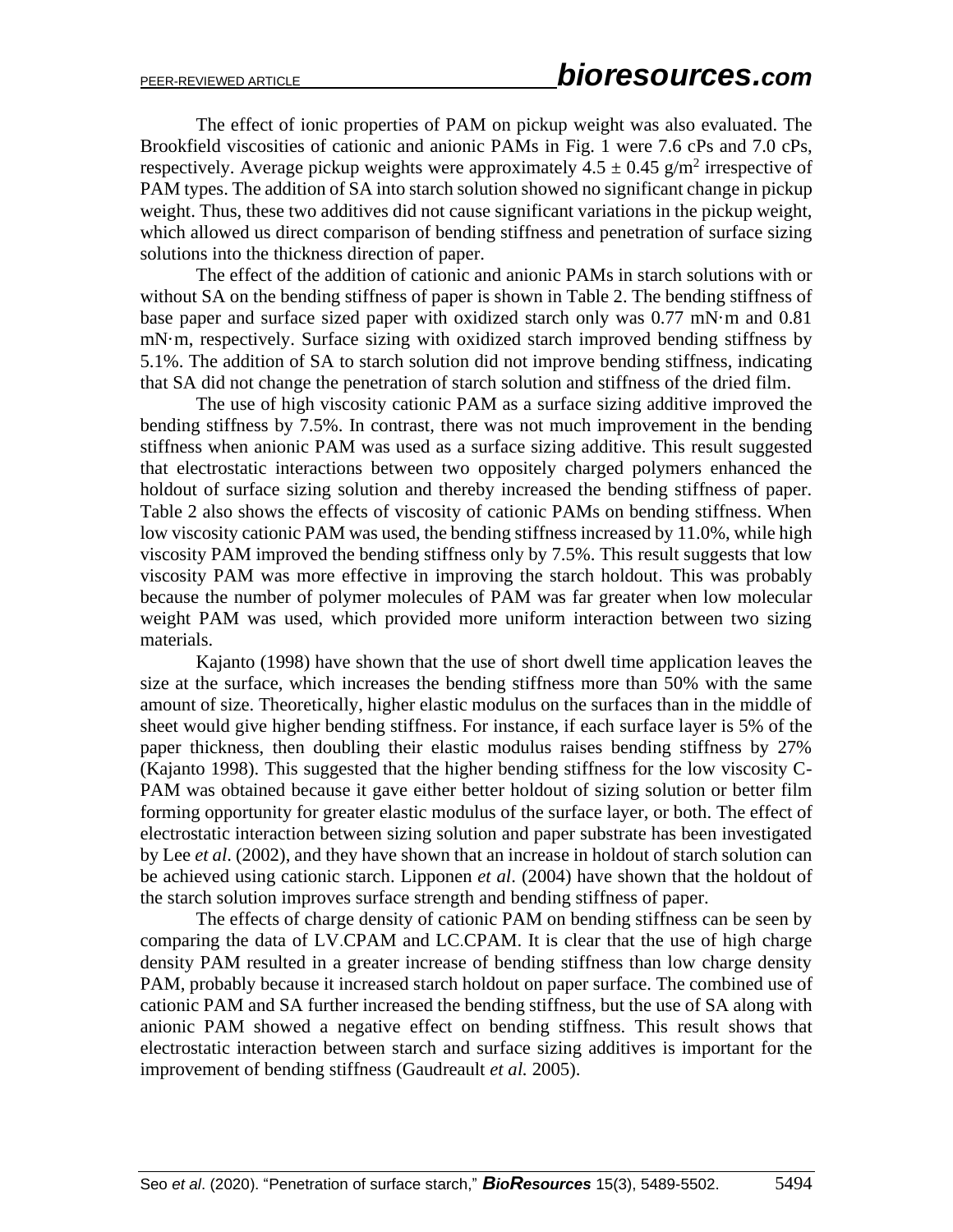| Table 2. Effect of Oxidized Starch (OS), Cationic and Anionic PAMs and SA on |  |  |  |  |
|------------------------------------------------------------------------------|--|--|--|--|
| Bending Stiffness of Paper                                                   |  |  |  |  |

| <b>Surface Sizing Agent</b><br>Composition | <b>Bending Stiffness</b><br>(mNm) | Bending Stiffness, mNm<br>(SA was added after PAM) |
|--------------------------------------------|-----------------------------------|----------------------------------------------------|
| Base paper                                 | $0.770 \pm 0.026$                 |                                                    |
| OS                                         | $0.809 \pm 0.023$ (5.1%)          | $0.810 \pm 0.018$ (5.2%)                           |
| OS + HV. CPAM                              | $0.828 \pm 0.017$ (7.5%)          | $0.844 \pm 0.019$ (9.6%)                           |
| $OS + HV$ . APAM                           | $0.816 \pm 0.015$ (6.0%)          | $0.804 \pm 0.036$ (4.4%)                           |
| OS + LV. CPAM                              | $0.855 \pm 0.030$ (11.0%)         | $0.890 \pm 0.026$ (15.6%)                          |
| $OS + LC$ . CPAM                           | $0.838 \pm 0.042$ (8.8%)          | $0.870 \pm 0.041$ (13.0%)                          |

\*OS: oxidized starch, HV; high viscosity, LV; low viscosity, CPAM; cationic polyacryl amide, SA; styrene acrylic acid copolymer

The effect of the addition order of cationic PAM and SA on bending stiffness was examined. When SA was added before HV.CPAM, bending stiffness decreased by 0.01 mNm to  $0.834 \pm 0.025$  mNm. In the case of LV.CPAM, reduction of  $0.02$  mNm in bending stiffness occurred to give  $0.870 \pm 0.024$  mNm. The addition of cationic PAM after SA gave lower bending stiffness than prior addition of cationic PAM to SA. This result suggests that the interaction between starch and cationic PAM is more effective than the interaction between SA and cationic PAM for improving the bending stiffness. The addition of SA before high viscosity cationic PAM, however, gave higher bending stiffness than when only cationic PAM was used as additive without SA.

The degree of improvement in bending stiffness depended on the PAM viscosity. As shown in Table 1, the charge densities of high and low viscosity PAMs were 1.42 meq/g and 1.19 meq/g, respectively, and their viscosities were 7.6 cPs and 2.5 cPs, respectively. The addition of high viscosity cationic PAM increased the viscosity compared to starch only case. In contrast, the addition of low viscosity cationic PAM decreased the viscosity by 1.3 or 1.4 cPs (Table 3). This result showed that greater bending stiffness increase with low viscosity cationic PAM was not derived from the viscosity increase. The charge density of starch solution containing high and low viscosity C-PAMs were -0.15 meq/g and -0.13 meq/g, respectively. Because the charge density of low viscosity C-PAM (1.19 meq/g) was lower than that of high viscosity C-PAM (1.42 meq/g), low viscosity C-PAM showed greater electrostatic interaction with oxidized starch than high viscosity C-PAM. The viscosity data showed that the intermolecular interaction between oxidized starch and the low viscosity C-PAM was less than that of the high viscosity C-PAM. The charge densities of starch solutions decreased as SA was added because the charge density of SA was -3.23 meq/g.

Sequential addition of 5 pph of a cationic PAM and 5 pph of SA with constant stirring did not give any sticky materials or deposits. The viscosity of starch solution did not change much when cationic PAM and SA were added in order, probably because the cationic PAM interacts uniformly with starch to generate microflocs. However, the addition of SA to starch solution followed by the addition of a high viscosity PAM caused a dramatic increase in viscosity. This indicated that extensive reaction between SA and cationic PAM occurred, which gave large polymer flocs. This showed that the sequential addition of cationic PAM and SA should be made to avoid the formation of polymer complex.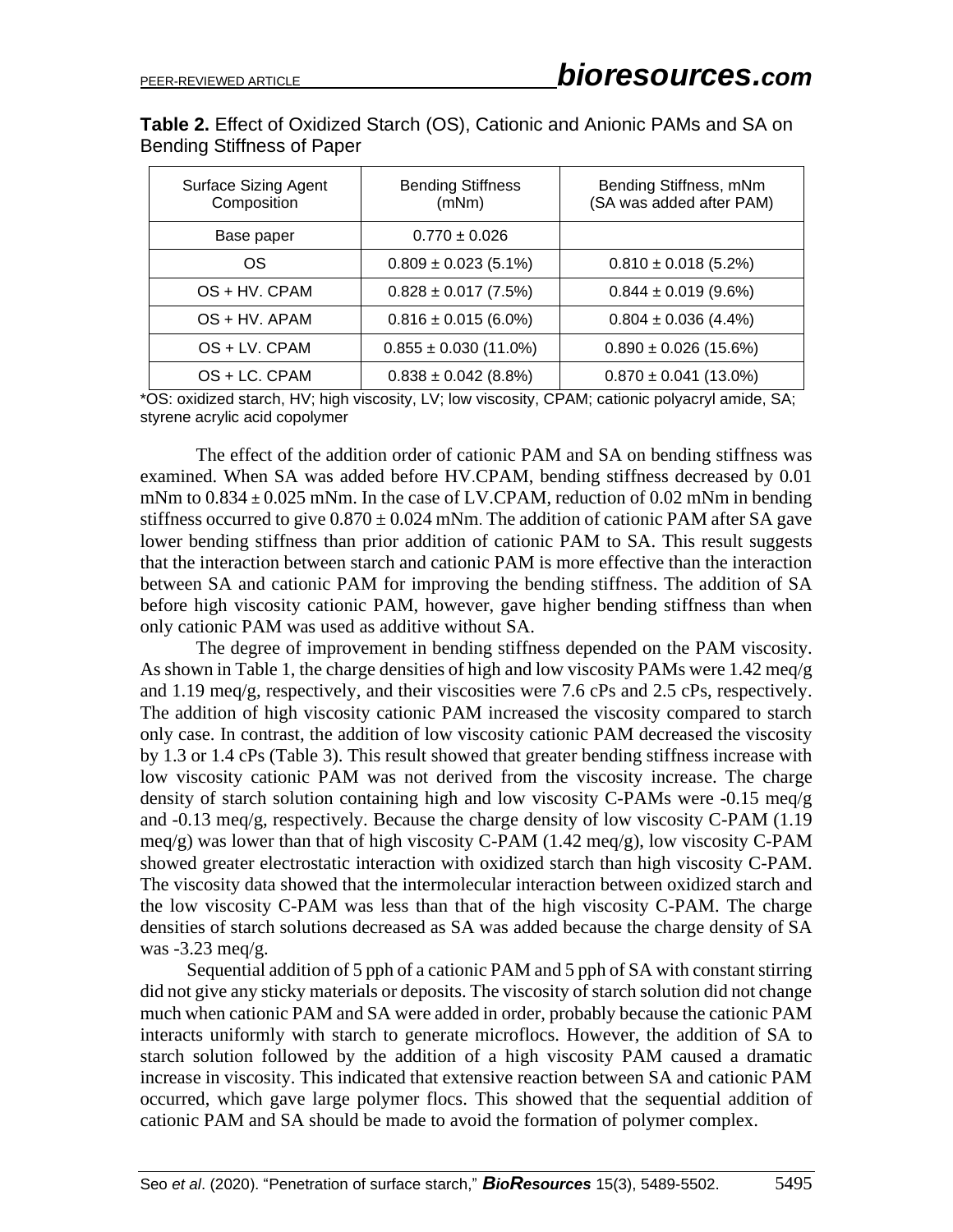**Table 3.** Charge Density and Brookfield Viscosity of Sizing Solutions Containing High and Low Viscosity Cationic PAM and Styrene Acrylic Acid Copolymer (SA)

|           | Charge<br>density<br>(meq/g) | Viscosity<br>(CPs) |              | Charge<br>density<br>(meq/g) | Viscosity<br>(CPs) |
|-----------|------------------------------|--------------------|--------------|------------------------------|--------------------|
| OS        | $-0.16$                      | 11.5               | $OS + SA$    | $-0.36$                      | 11.8               |
| $OS +$    | $-0.15$                      | 12.7               | OS +         | $-0.29$                      | 12.0               |
| HV. C-PAM |                              |                    | HV. C-PAM+SA |                              |                    |
| $OS +$    | $-0.13$                      | 10.1               | OS +         | $-0.30$                      | 10.5               |
| LV. C-PAM |                              |                    | LV. C-PAM+SA |                              |                    |

The penetration of starch affects the optical properties of paper (Lee *et al*. 2002; Hubbe and Gill 2016). To investigate the effect of cationic PAM on optical properties of paper, the brightness and opacity were determined after surface sizing using cationic PAMs and SA as additives (Fig. 2). The brightness of unsized base paper was 83.1%. Surface sizing with oxidized starch decreased brightness because the oxidized starch is less white in color and its brightness was lower than hardwood bleach pulp. More importantly, penetration of starch solutions into the pore caused a reduction of light scattering, which is crucial for brightness. It has been shown that brightness reduction with surface sizing increases as the amount of starch pickup increases (Lee *et al*. 2002). The paper surface sized with cationic PAM showed relatively high brightness. The addition of low viscosity cationic PAM gave the highest brightness, which was further increased with SA addition. It is interesting to see that the brightness change accompanied with the use of PAM in surface sizing was very similar to the change of bending stiffness. This suggested that the holdout of surface sizing materials on paper surface is important for bending stiffness and optical properties of paper.



**Fig. 2.** Effect of addition of anionic and cationic PAMs on pickup weight of surface sizing agents

The enthalpy changes when low and high viscosity cationic PAMs were mixed with oxidized starch were investigated using ITC and shown in Fig. 3, which showed the level of thermodynamic interaction between cationic PAM and oxidized starch (Lipponen *et al.* 2004; Nyström *et al.* 2004; Seo *et al.* 2012). Enthalpy change between low viscosity PAM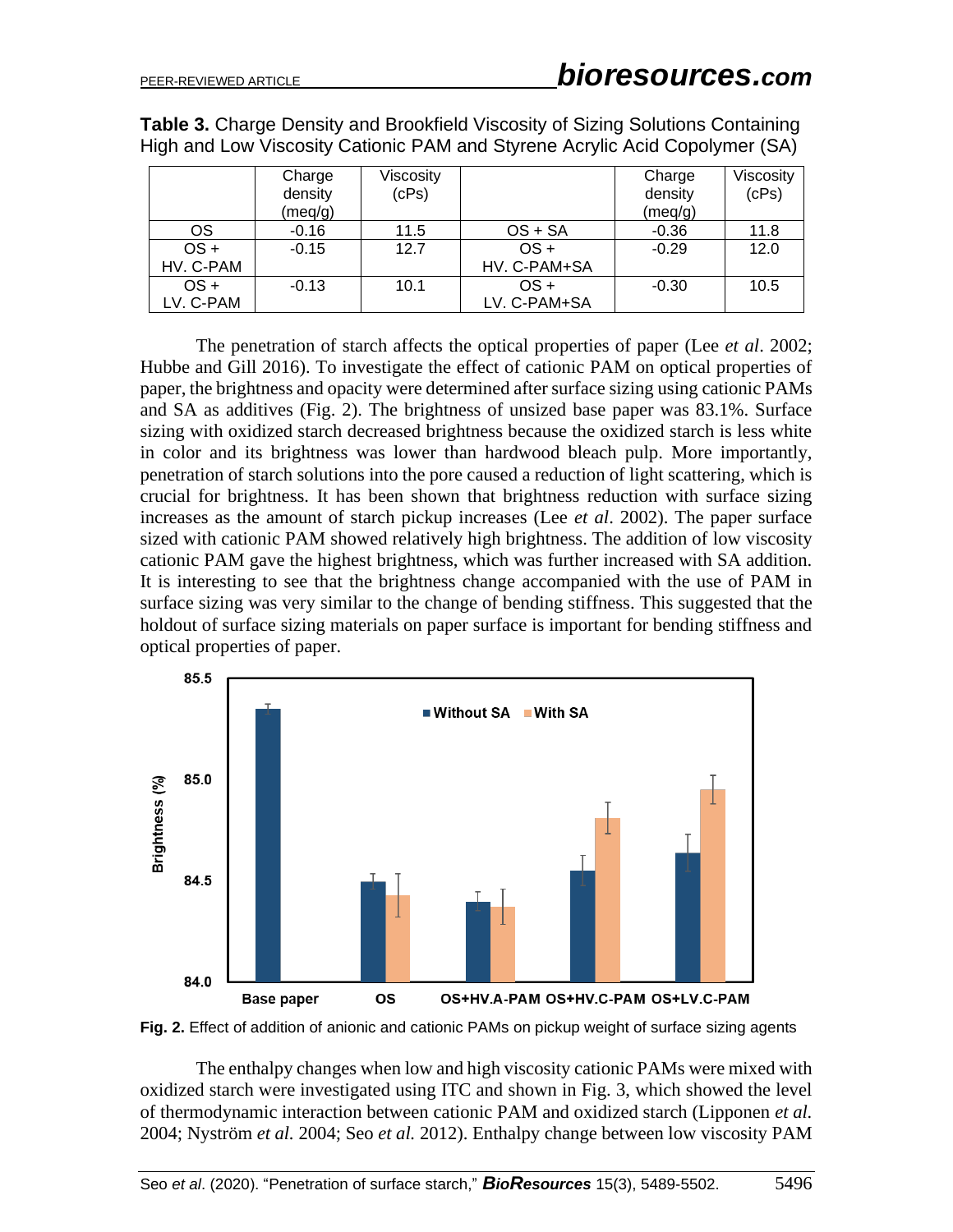and oxidized starch was higher than that between high viscosity PAM and starch. This indicates that low molecular weight PAM interacts with oxidized starch more actively compared to high viscosity PAM, which probably provide much stronger interaction between two components. Less interaction between the high viscosity PAM and starch led to less improvement of bending stiffness.



**Fig. 3.** Enthalpy change between high and low viscosity PAM and oxidized starch

# **Z-Directional Distribution of Starch**

Results of bending stiffness and optical properties suggested that addition of cationic PAM increased the surface holdout of surface sizing starches. To obtain more direct evidence on the holdout of surface sizing solutions associated with the use of cationic PAMs, CLSM images of the cross section of surface sized papers were obtained. This method is very useful to investigate the z-directional distribution of starch in the paper (Lee *et al*. 2002).



 $2.5 \pm 0.25$  g/m<sup>2</sup>  $4.0 \pm 0.40$  g/m<sup>2</sup>  $6.0 \pm 0.60$  g/m<sup>2</sup>

**Fig. 4.** CLSM image of paper surface sized with starch solution containing acridine orange. Green color shows the presence of acridine orange which was applied with starch solution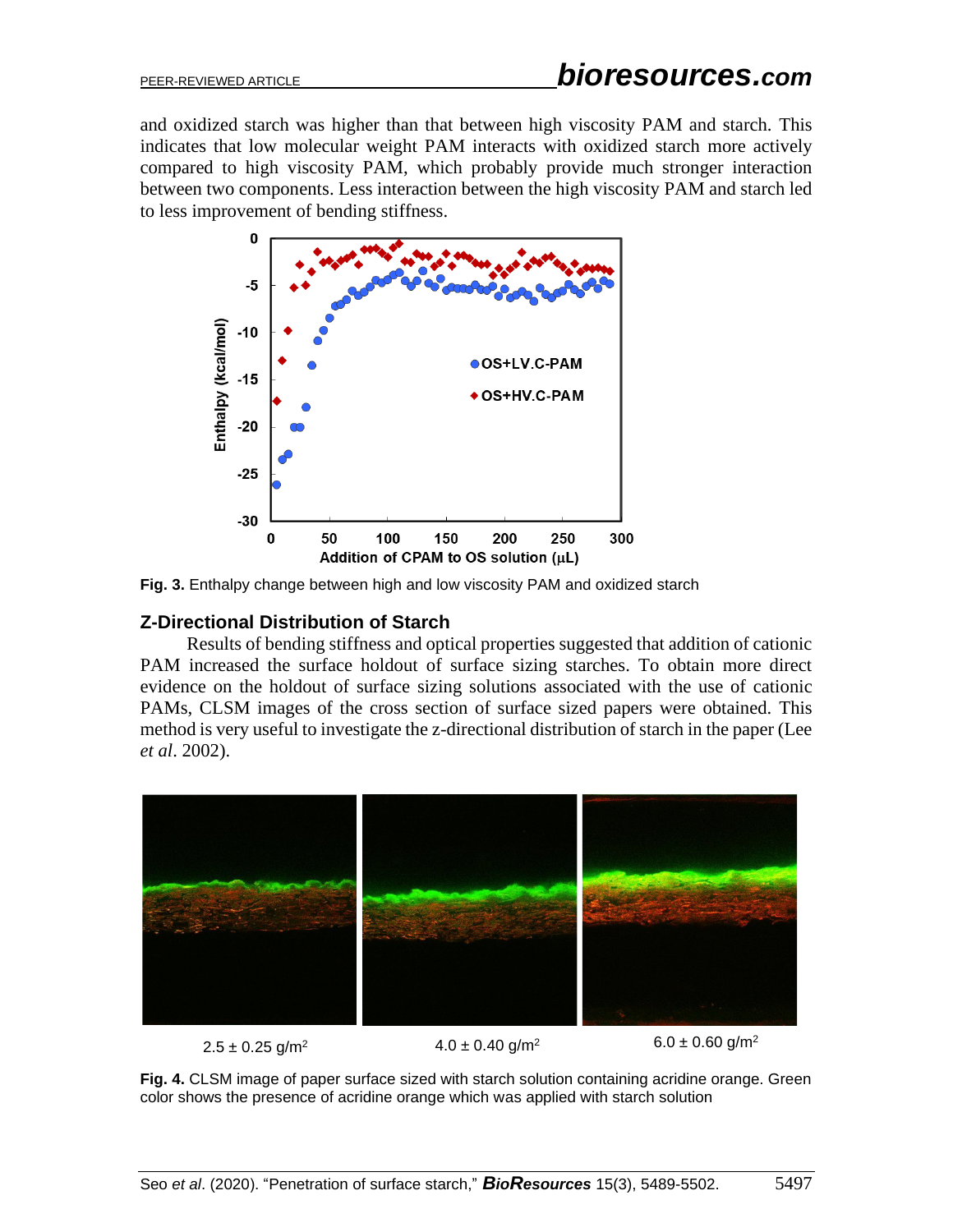Acridine orange (Sigma Aldrich, St. Louis, MO, USA) was used as a fluorescent dye to stain the starch and PAM. Acridine orange that possesses anionic charge density (-2.30 meq/g) was added to starch slurry during the cooking process to stain the starch. The acridine orange stained starch can be detected because it emits fluorescence at 530 nm.

CLSM images of the surface sized handsheets with different pickup weights are shown in Fig. 4. Basis weight and thickness of the handsheet before surface sizing were  $100 \pm 2.0$  g/m<sup>2</sup>, and  $148 \pm 1.69$  µm, respectively, and the density of paper was 675 kg/m<sup>3</sup>. The images in Fig. 4 clearly show that fluorescence intensity increased with an increase of pickup weight. The depth of fluorescence also increased with starch pickup weight.

Because the green color in CLSM images indicates the presence of acridine orange contained in starch solution, the distribution of starch solution in z-direction can be evaluated by the intensity of the green color. The fluorescence intensity profile is shown in Fig. 5. The amount of the surface sizing agent remained on paper surface was high, but it decreased as the distance from the paper surface increased. This agrees with the results reported by Lee *et al*. (2002). They pointed out that the starch content was quite high in the vicinity of the surface, and decreased abruptly inside of the paper. The CLSM image showed that surface sizing starch did not penetrate all the way to the back side. The penetration depth of starch solution has been investigated by Lipponen *et al*. (2004). Starch penetration into paper depends on the viscosity and temperature of the solution, pressure applied to the solution, time of absorption, and interaction between the solution and paper substrate. Of course, the pickup weight is another important factor of the penetration depth.



**Fig. 5.** Fluorescence profile of the surface sized papers with pickup weights of  $2.5 \pm 0.25$  g/m<sup>2</sup>,  $4.0 \pm 0.40$  g/m<sup>2</sup> and  $6.0 \pm 0.60$  g/m<sup>2</sup>

Figure 6 shows the fluorescence intensity profile for the papers surface sized with starch solutions containing low viscosity cationic PAM and SA as additives. The addition of cationic PAM to oxidized starch solution made the starch solution remain on paper surface rather than penetrating into paper structure. The use of SA further decreased starch penetration. The change of starch distribution agrees well with the improved bending stiffness of the paper by cationic PAM and SA (Table 2).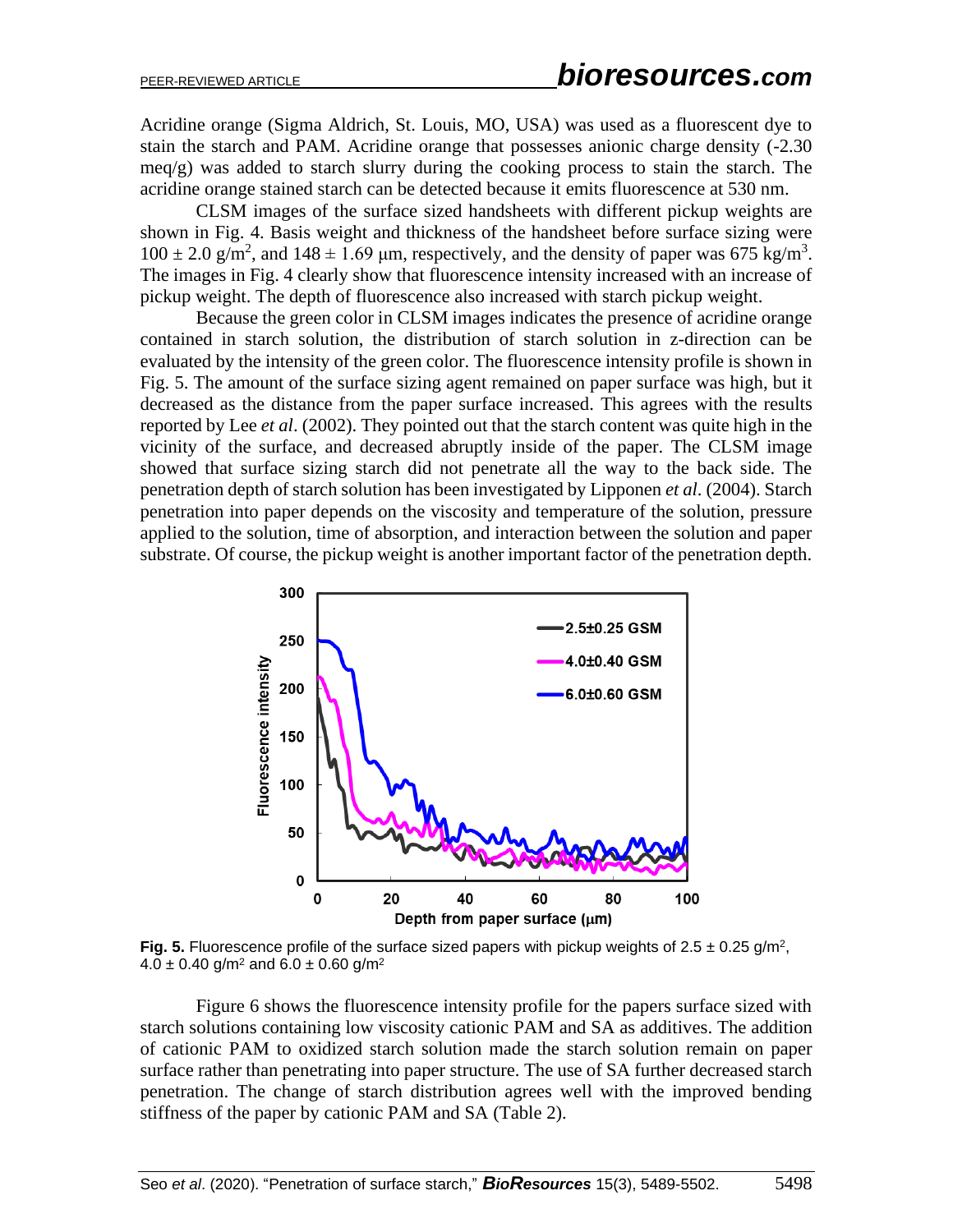

**Fig. 6.** Effects of addition of cationic PAM and SA on the penetration of starch solution into paper determined from the fluorescence intensity of acridine orange

# **CONCLUSIONS**

- 1. This study was focused on the use of cationic PAM as a surface sizing additive to improve the surface sizing properties of paper. The effect of various cationic PAMs as surface sizing additives for improving starch holdout and bending stiffness was investigated.
- 2. Penetration phenomena of the surface sizing agents into paper and the enthalpy changes accompanying the mixing of cationic PAMs with oxidized starch have been investigated using confocal laser scanning micrometry (CLSM) and an ultra-sensitive thermal titration method, respectively.
- 3. The cationic PAM surface sizing additive improved bending stiffness and brightness, while anionic PAM did not show any effect. This supports the finding that cationic sites of c-PAM increased starch holdout on paper surface because of the electrostatic interaction with negatively charged fiber surface.
- 4. The viscosity and charge density of PAM were found to be important factors in surface sizing. Low viscosity PAM was more effective in improving the bending stiffness. High charge density PAM gave greater increase of bending stiffness than low charge density PAM probably because it increased the starch holdout.
- 5. The combined use of cationic PAM and SA further increased the bending stiffness, but the use of SA alone with anionic PAM showed a negative effect on bending stiffness.
- 6. The sequence of addition of PAM and SA was found to have great influence to the viscosity of starch solution. The addition of SA prior to high viscosity PAM caused a dramatic increase of viscosity indicating the strong electrostatic interaction between these two polyelectrolytes.
- 7. The penetration of starch solution was examined with CLSM, and it was shown that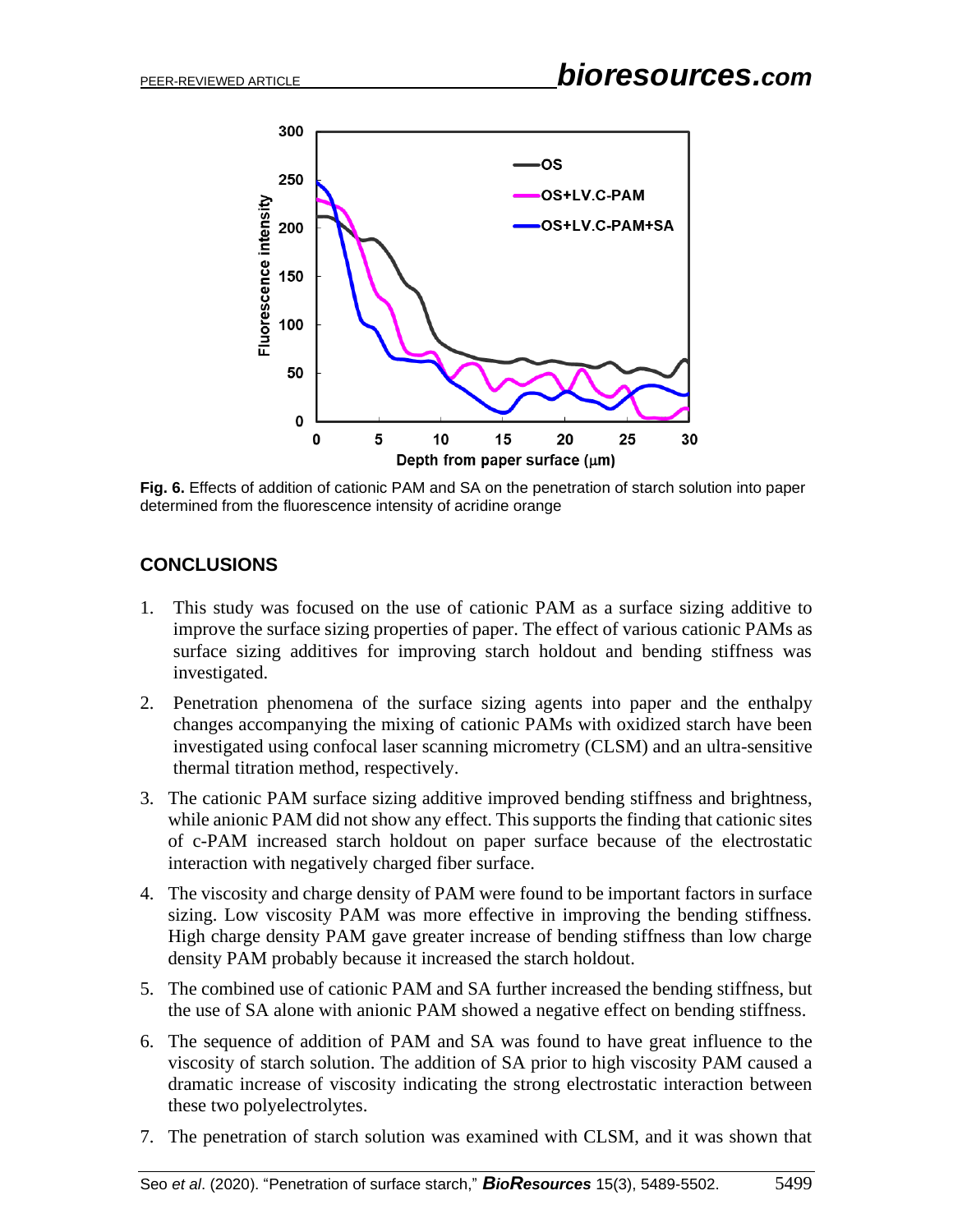the addition of cationic PAM to oxidized starch solution increased the holdout of starch.

8. The enthalpy changes accompanying the mixing of cationic PAMs with oxidized starch was used to determine the molecular level interaction between PAM and starch in mixing. Low viscosity PAM showed greater enthalpy change in mixing with oxidized starch than high viscosity PAM, indicating that much stronger interaction between low viscosity PAM and oxidized starch.

# **ACKNOWLEDGMENTS**

This work was supported by the Program in the Development of Clean Production Technology funded by the Ministry of Commerce, Industry and Energy, Korea (Grant No. 2003-A309-02).

# **REFERENCES CITED**

- Bown, R. (1998). "Particle size, shape and structure of paper fillers and their effect on paper properties," *Paper Technol.* 39, 44-48.
- Chauhan, V. S., Bhardwaj, N. K., and Chakrabarti Swapan, K. (2011). "Inorganic fillermodification and retention during papermaking: A review," *J. Indian Pulp Paper Tech. Asso*. 23(2), 93-100.
- Fairchild, G. (1985). "Coflocculation of fines and filler particles," *Paperi ja Puu* 11, 649- 653.
- Gaudreault, R., Van de Ven, T., G., M., and Whitehead, M. A. (2005). "Mechanisms of flocculation with poly(ethylene oxide) and novel cofactors," *Colloids and Surfaces A:Physicochem Eng. Aspects* 268, 1-3, 131-146. DOI: 10.1016/j.colsurfa.2005.04.044
- Gill, R. A., and Hagemeyer, R. W. (1992). "Fillers for paper," in: *Pulp and Paper Manufacture, Vol. 6: Stock Preparation*, R. W. Hagemeyer and D. W. Manson (eds.), TAPPI, Atlanta, GA, USA, pp. 19-38.
- Hodgson, K. T. (1994). "A review of paper sizing using alkyl ketene dimer versus alkenyl succinic anhydride," *Appita Journal* 5(47), 402-406.
- Hubbe, M. A., and Gill, R. A. (2016). "Fillers for papermaking: A review of their properties, usage practices, and their mechanistic role," *BioResources* 11(1), 2886- 2963. DOI: 10.15376/biores.11.1.2886-2963
- Im, W., Seo, D., Oh, K., Jeong, Y. B., Youn, H. J., and Lee, H. L. (2015). "Effect of preflocculated filler flocs and nano-sized coating binder on fold cracking of coated paper," *J. Korea TAAPI* 47(5), 91-97. DOI: 10.7584/ktappi.2015.47.5.091
- ISO 5628 (2019). "Paper and board Determination of bending stiffness- General principles for two-point, three-point and four-point methods," International Organization for Standardization, Geneva, Switzerland.
- Jun, D. G., and Lee, H. L. (2008). "Effect of surface sizing with cationic polymer additives on the coating structure and coated paper properties," *J. KTAPPI* 40(1), 1-8.
- Kajanto, I., (1998). "Structural mechanics of paper and board," in: *Paper Physics*, K. Niskanen (ed.), Fapet Oy, Helsinki, Finland, 193-221.
- Kearney, R. L. (2005). "Starch," in: *The Sizing of Paper*, (3rd Ed.), J. M. Gess and J. M. Rodriguez (eds.), TAPPI, Atlanta, USA, pp. 237-248.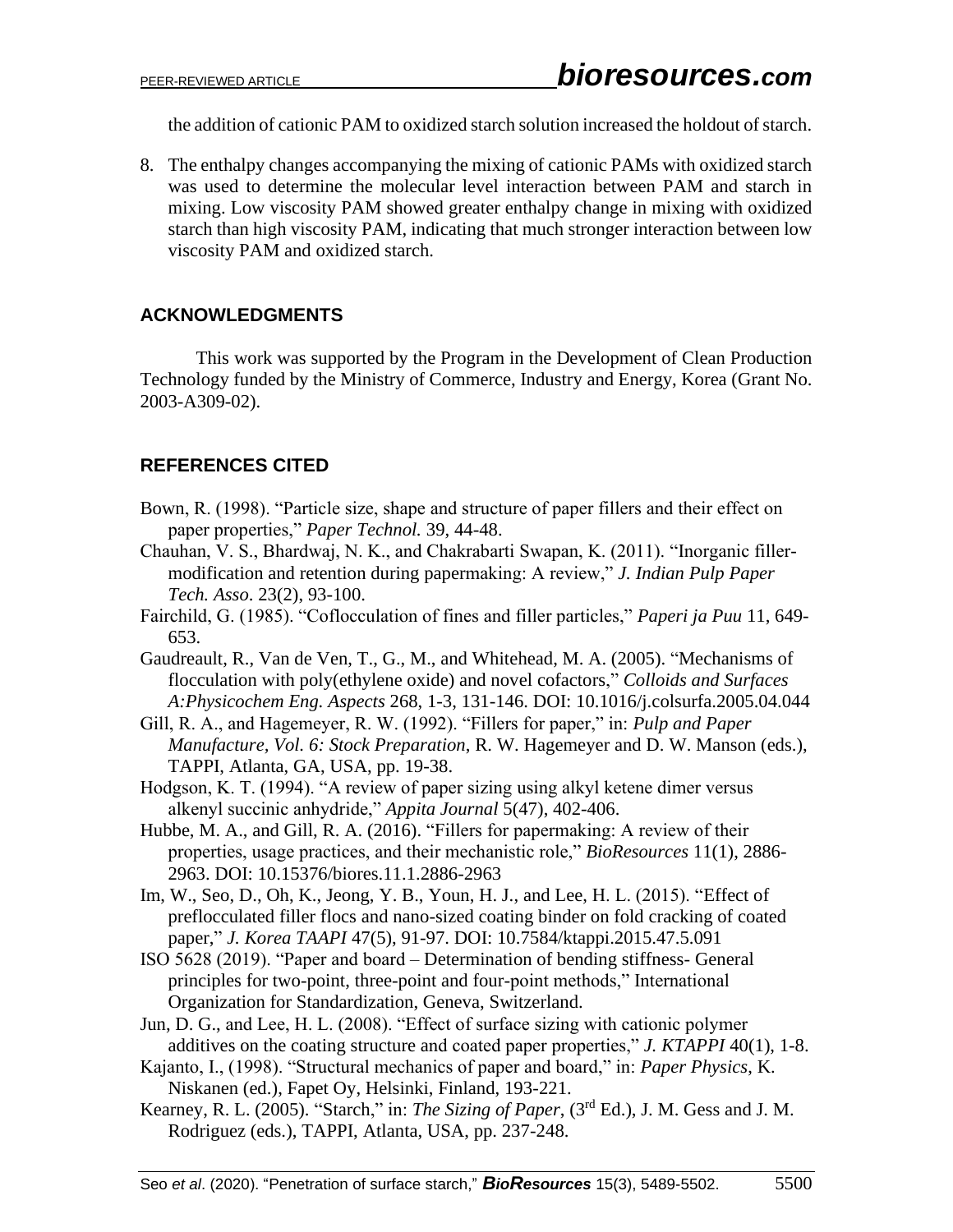- Kettuner, K., Ake, K., and Norell, M. (2000). "Process for the production of paper," U.S. Patent No. 6113741.
- Kim, C. H., Rajabi Abhari, A., Jeong, Y. B., Youn, H. J., Kim, Y. S., and Lee, H. L. (2017). "Dextrin-poly(acrylic acid) copolymer as an additive for surface sizing with oxidized starch (I) - Effect on strength and drying rate," *J. KTAPPI* 49(2), 5-12. DOI: 10.7584/JKTAPPI.2017.04.49.2.5
- Kolger, W., Spielmann, D., and Huggenber, L. (1992). "Cationic coating colors present state and outlook," in: *TAPPI Coating Conf. Proc*. Orlando, FL, USA, pp. 313-324.
- Kumar, P., Negi, Y. S., and Singh, S. P. (2011). "Filler loading in the lumen or/and cell wall of fibers - A literature review," *BioResources* 6(3), 3526-3546. DOI: 10.15376/biores.6.3.3526-3546
- Lee, H. L, Shin, J. Y., Koh, C. H., Ryu, H., Lee, D. J., and Sohn, C. M. (2002). "Surface sizing with cationic starch; Its effect on paper quality and papermaking process," *Tappi J*. 1(1), 34-40.
- Lee, K. H., and Lee, H. L. (2006). "Preflocculation of GCC with cationic PAM and cationic starch and the influence of their dosage and shear rate on prefloc size," *J. KTAPPI* 38(4), 1-9.
- Lipponen, J., Grön, J., Bruun, S. E., and Laine, T. (2004). "Surface sizing with starch solutions at solids contents up to 18%," *J. Pulp Paper Sci.* 30(3), 82-90.
- Lipponen, J., Lappalainen, T., Astola, J., Grön, J. (2004). "Novel method in quantitative determination of the starch z-directional distribution in cross sectional images of surface sized paper samples." Nordic Pulp Paper Research J. 19(3), 300-308 (2004).
- Ni, S., Wang, C., Jiao, L., Yu, Z., Wang, X., Jiang, S., and Dai, H. (2017). "Preparation of strong and stiff papers through surface sizing with starch and APMS," *Appita J.* 70(4), 386-393.
- Nyström, R., Hedström, G., Gustafsson, J., and Rosenholm, R, B. (2004). "Mixtures of cationic starch and anionic polyacrylate used for flocculation of calcium carbonateinfluence of electron," *Colloids and surfaces A:Physicochem. Eng. Aspects* 234(1-3), 85-93. DOI: 10.1016/j.colsurfa.2003.12.012
- Porubská, J., Alince, B., and van de Ven, T. G. M. (2002). "Homo- and heteroflocculation of papermaking fines and fillers," *Colloids Surf. A* 210(2-3), 223- 230. DOI: 10.1016/S0927-7757(02)00370-9.
- Rajabi Abhari, A., Kim, C. H., Jeong, Y. B., Youn, H. J., Kim, Y. S., and Lee, H. L. (2017). "Dextrin-poly(acrylic acid) copolymer as an additive for surface sizing with oxidized starch (II) - Effect on strength and drying rate," *J. KTAPPI* 49(2), 13-22. DOI: 10.7584/JKTAPPI.2017.04.49.2.13
- Samyn, P., Deconinck, M., Schoukens, G., Stanssens, D., Vonck, L., and Van Abbeele, H. (2010). "Modifications of paper and paperboard surfaces with a nanostructured polymer coating," *Progress in Organic Coatings* 69(4), 442-454. DOI: 10.1016/j.porgcoat.2010.08.008
- Seo, D., Im, W.H., Youn, H. J., and Lee, H. L. (2012). "The effects of process variables for GCC preflocculation on floc and handsheet properties," *Nordic Pulp Paper Res. J.* 27(2), 382-387. DOI: 10.3183/npprj-2012-27-02-p382-387
- Shirazi, M., Garnier, E. G., van de Ven, T. G. M. (2004). "Starch penetration into paper in a size press," *J. Dispersion Sci. Tech.* 25(4), 457-468.
- TAPPI T205 sp-02 (2002). "Forming handsheets for physical tests of pulp," TAPPI Press, Atlanta, GA.